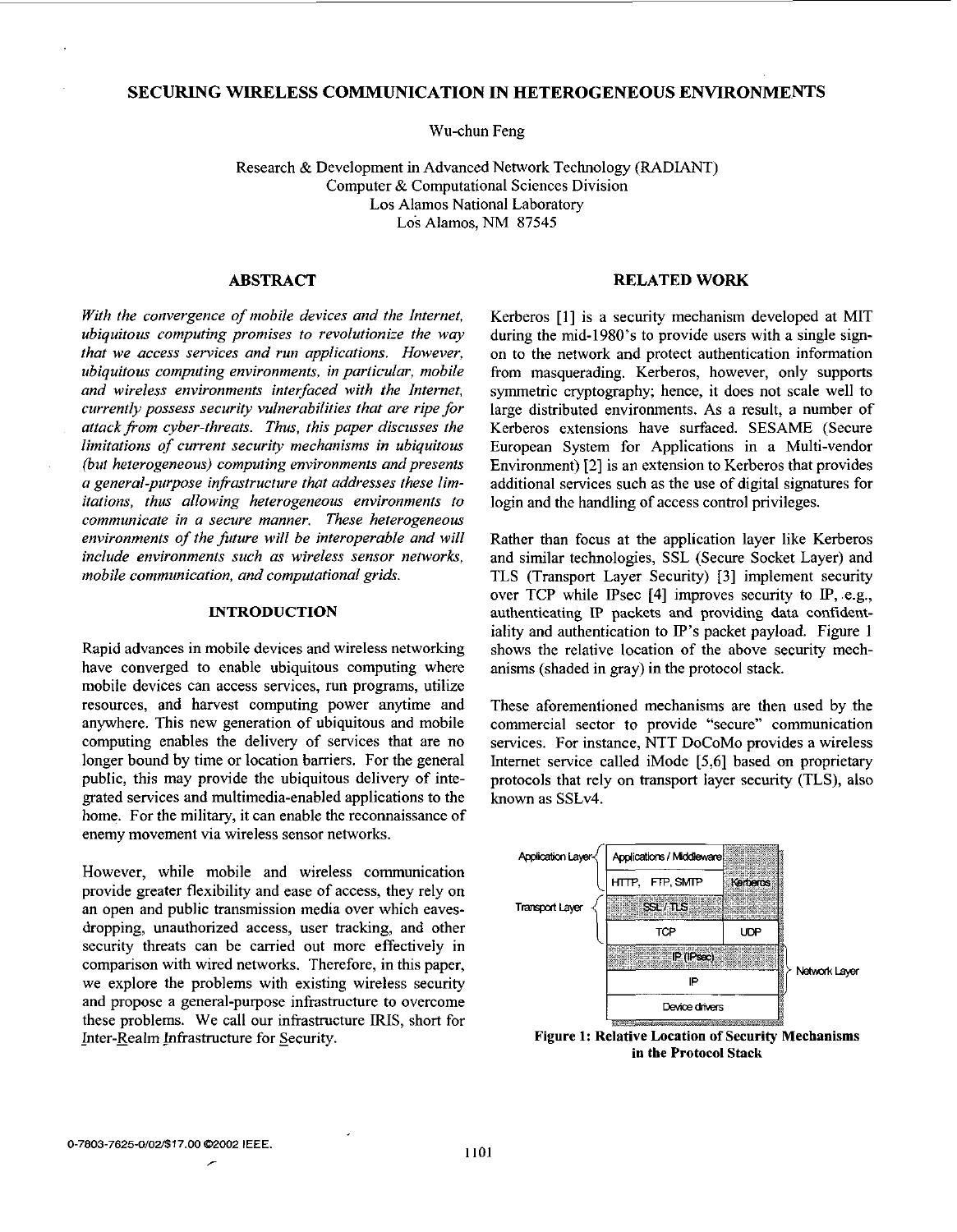The  $3<sup>rd</sup>$ -generation mobile system UMTS (Universal Mobile Telecommunication System) [7] focuses on designing an "all-IP" architecture for voice communication and Internet connectivity, and hence, uses IP security (IPsec) to secure network communication.

The Wireless Application Protocol (WAP) [8] delivers information and services to wireless devices such as mobile phones and handheld devices. WAP defines a suite of protocols at the network, transport, session, and application layers. For example, wireless transport-layer security (WTLS) provides critical security services for mobile devices at the transport layer.

The fundamental problem with all the above systems is that the security mechanisms were primarily devised to retrofit security into the Internet and existing distributed systems.

## **A.** Lack **of** Reconfigurability

In the coming decade as different generations of mobile communication come and go, mobile devices with significantly different capabilities will co-exist. Imposing a fixed standard or fixed protocol for securing wireless communication leads to systems that are inflexible. Furthermore, such systems can become unusable whenever a security flaw is discovered in the protocol or in any one **of** the employed cryptographic algorithms, e.g., GSM's A5/1 encryption algorithm **[9]** and the 128-bit version of WEP, which is employed in wireless LANs [10]. Lastly, many existing approaches offer security as an "all-ornothing" option.

For the above reasons, ubiquitous computing environments need security services that can be dynamically reconfigured, thus allowing them to adapt to different scenarios, security requirements, and computing resources. Therefore, instead of having a single security protocol that is hardwired into a mobile device, we propose an infrastructure that supports multiple security protocols, thus yielding greater flexibility and compatibility. This infrastructure will provide a thin middleware layer that allows applications and services to invoke the needed security services in a general fashion.

### **B.** Security Gaps

Security gaps appear when a secure session terminates prematurely [5]. Such terminations occur in ubiquitous computing environments due to the multimode nature of the communication link between the mobile device and its final destination, resulting in security gaps that can expose

sensitive data. For instance, WAP-enabled devices access Internet services via a WAP gateway. To establish a "secure" connection, the wireless device and the WAP gateway establish a session using the **WTLS** protocol, as shown in Figure **2.** An SSL session is then established between the WAP gateway and the application server providing the requested service. Because of the premature termination and the re-establishment of a secure session, data resides in an insecure state on the W4P gateway.

Similarly, although the specifications of iMode are proprietary, strong speculation exists that iMode also introduces security gaps by establishing two separate TLS sessions, the first between the mobile device and the iMode server and the second between the iMode server and the application server [5].

Even worse, a wireless sensor network that interfaces with the Internet via a base station does *not* employ any security mechanisms, thus leaving its wireless network (similar to the one in Figure 2) and its base station (similar to the default WAP gateway in Figure 2) unsecured and vulnerable to attack. Why does such a situation exist? Today's security mechanisms generally provide heavyweight, "allor-nothing'' solutions, which cannot be run on a resourceconstrained sensor in a wireless sensor network.



Figure 2. The WAP Security Gap

3G's all-IP network for mobile devices intends to rely on IPsec to secure communications. However, 3G's architecture generally uses Psec only between different networks and is not truly end-to-end. In fact, in some cases, the deployment of Psec will only occur between the visited and home networks (Figure **3).** We argue that security gaps are introduced whenever data packets have to pass through different network *realms* [l **I],** i.e., heterogeneous environments. Special devices at the realm boundaries exist to handle the diversity between realms. These devices transparently fix packet flows between endpoints, handle data transition between realms, and provide mobility support, address translation, packet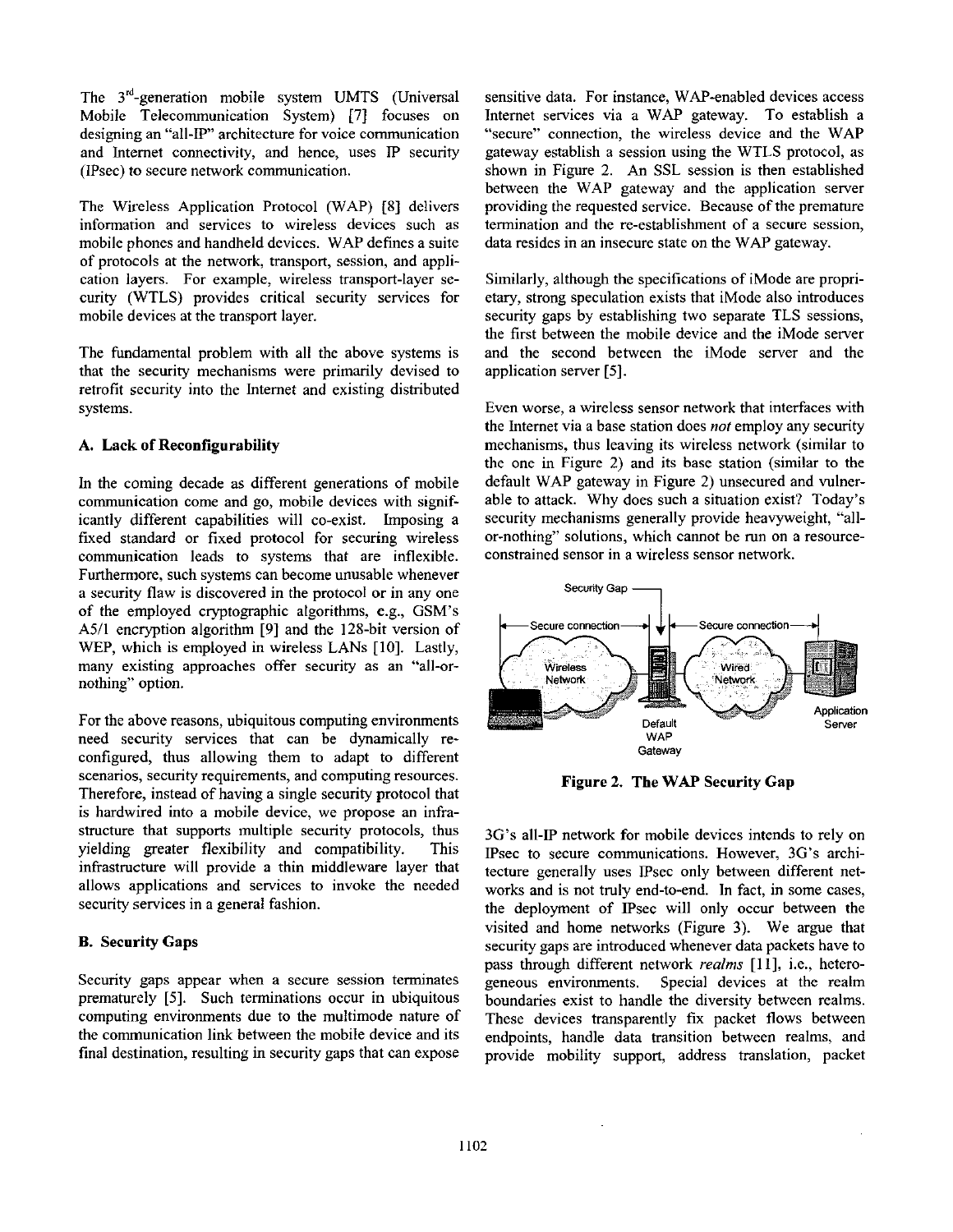

Figure **3.** Security Gaps **in** Current IPsec Implementations

filtering, and data compression. Such special devices are referred to as middleboxes. Examples of middleboxes include WAP gateways, iMode servers, firewalls, proxies, network address translators (NATs), and base stations for wireless sensor networks. Unfortunately, all existing security protocols do *not* take into account the existence of these middleboxes.

These middleboxes are harmful as they often violate the end-to-end nature of conventional Internet applications and hinder the operation of existing and new end-to-end protocols **[SI.** One common example is the Network Address Translation protocol (NAT) [12,13]. NAT allows a private network of devices with non-global IP addresses to connect to the Internet by sharing a limited number **of**  global IP addresses. The NAT gateways translate between internal **IP** addresses and corresponding global addresses.

This simple address translation breaks many upper-layer protocols. For example, the control connection for ftp transmits the IP address and TCP port to use for the data connection which is made in the opposite direction [14]; therefore, for ftp to work, the NAT gateway has to intercept the IP address and TCP port values and modify them. Additionally, since NAT requires modifications to the packet headers, security mechanisms like Psec's Authenticated Headers (AH) **[4]** cannot be used in conjunction with NAT.

### C. Communication-Protocol Dependence

Many existing security protocols depend on a particular communication protocol. This dependency limits their portability to other networking infrastructures. For example, IPsec is inherently dependent on IP; however, many wireless environments do not use IP for communication, e.g., WAP and wireless sensor networks **[15].** 

## **IRIS** ARCHITECTURE

We advocate a cyber-security infrastructure that not only supports advance negotiation and establishment of a secure session between the endpoints; but also enables the discovery of middleboxes and allows an endpoint to negotiate security requirements and request specific functionality from these middleboxes. Further, it features support for negotiating and establishing end-to-end and/or hop-tohop security associations. Such a cyber-security infrastructure has applicability to general Internet environments as well as virtual supercomputers and wireless sensor networks. What all these environments have in common is support for multiple access points, thus potentially allowing ubiquitous access to services, services that can be accessed anytime and anywhere using high-end machines, low-end machines, **or** even mobile devices, like handheld computers and mobile phones.

This puts an additional burden on the cyber-security infrastructure, requiring it to be able to adapt to environments with scarce resources and evolve once more resources become available. Additionally, the infrastructure should not be inherently dependent on IP as there exist many other environments that do not necessarily use IP for communication, e.g., wireless telephony and distributed sensor networking **[15].** 

[Figure 4](#page-3-0) shows our proposed inter-realm infrastructure for security (IRIS), which incorporates greater flexibility and adaptability as well **as** the ability to capture the dynamics and agility of mobile environments. **IRIS** adapts to environments with extreme conditions and scarce resources, e.g., sensor networks, and evolves by providing additional functionality as more resources become available. Consequently, IRIS must be able to support multiple security mechanisms and negotiate security requirements.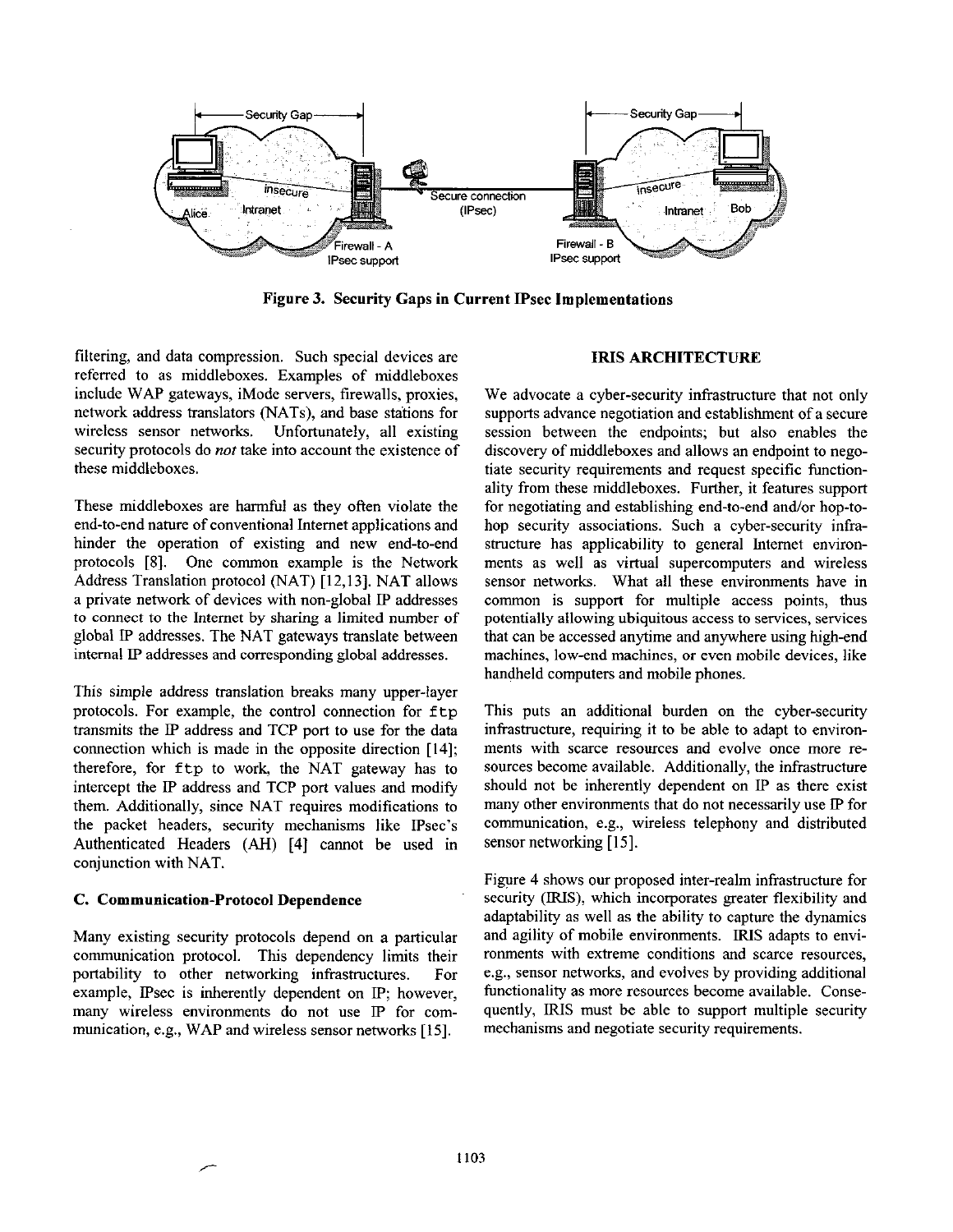<span id="page-3-0"></span>

Figure **4.** System Architecture

Initially, we base the security services of **IRIS** on available and proven technologies, thereby granting the IRIS infrastructure with flexibility and secure interoperability with existing systems. We, however, enhance these technologies with a component-based design that includes the discovery of middleboxes and the negotiation of security requirements in order to ensure secure communication across different realms, and hence, eliminate security gaps.

### **A.** Exporting **IRIS**

As part of a thin middleware layer **(or** shim) that interfaces with applications, **IRIS** exports three sets of APIs that are available for an applications' use: GSS-API (Generic Security Services API [16,17]), CM-API (Component Management API), and **SI-AF'I** (Session Initiation **MI).**  These **MIS** make up the lightweight core of **IRIS,** which can be pre-loaded into all devices. We designed the core to be small enough to fit into existing mobile devices. Additional functionality can then be loaded on demand and plugged into the core.

## **B. GSS-API**

The GSS-API exports a uniform, generic interface for providing security services that is independent from both the underlying security mechanism and the programming environment. Examples of underlying security mechanisms include SPKM (Simple Public-Key Management Protocol) and Tiny SESAME [18], a lightweight version of a Kerberos extension. The GSS-API abstraction enables security mechanisms to be removed, added, and updated without affecting the applications. Moreover, **GSS-API**  security services are independent from the communication protocol suite being used. This foresight in design will allow **IRIS** to work across heterogeneous domains, e.g., WAP-based wireless and **IP**.

The GSS-API can be extended to support an arbitrary list **of** underlying mechanisms. Such extensions can occur dynamically such that the necessary security protocols and cryptographic functions are loaded on demand. Hence, only the functionality needed at a given time is loaded. This method facilitates the incorporation of new security technologies and bug fixes as they become available.

To simultaneously support multiple security mechanisms and query available mechanisms and load/unload them as necessary, we follow the recommendation of [13] where the GSS implementation consists of two parts: (1) the GSS-API shim layer, which does not provide any security but exports a standardized security interface and *(2)*  underlying security mechanisms and supporting cryptographic profiles, which are added to implement the actual security services. SPIs (Service Provider Interfaces) allow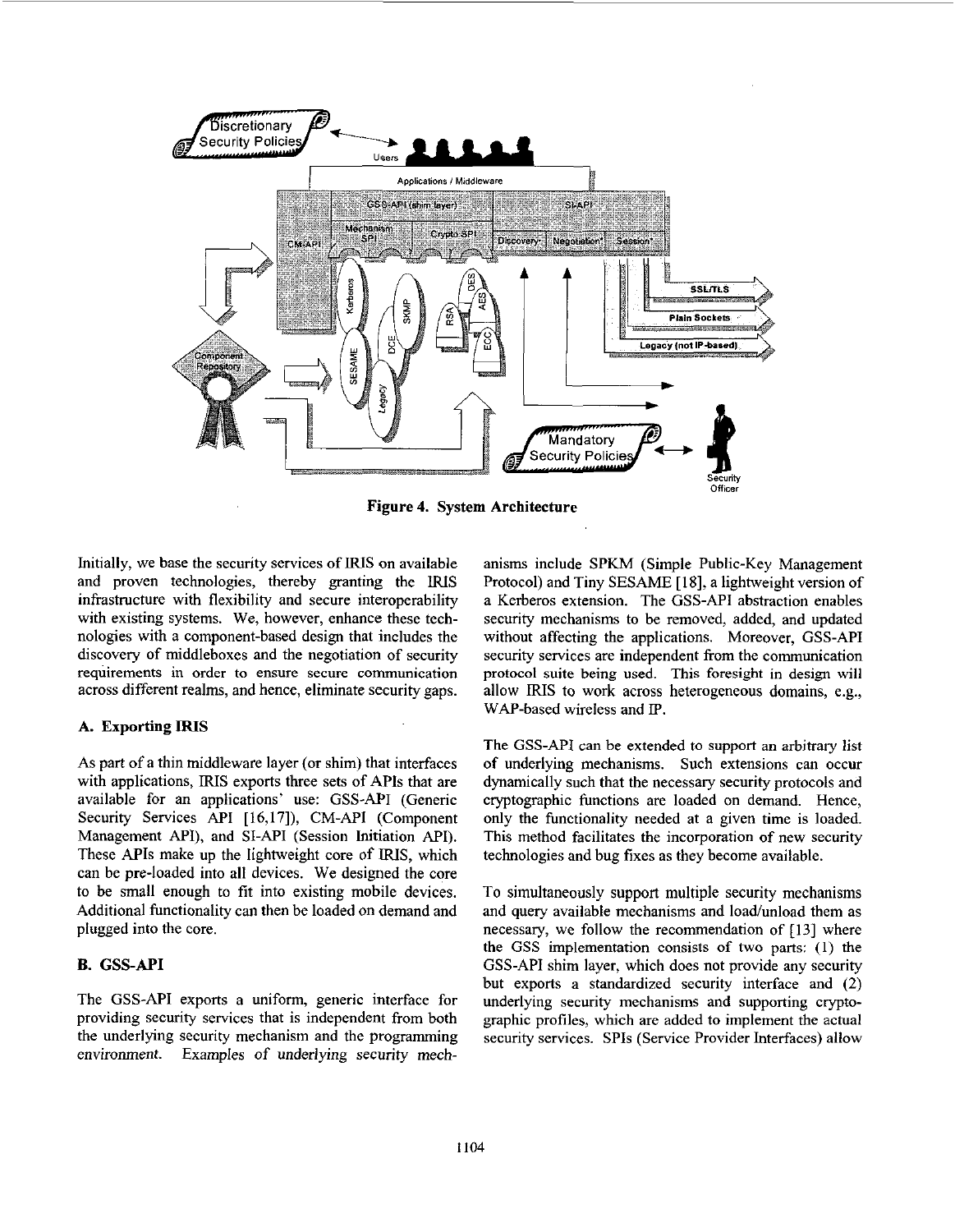the **GSS** to locate and query the different security mech. anisms and cryptographic functions.

## C. Loadable Components & Component Repository

**IRIS** implements security mechanisms and cryptographic functions **as** pluggable components, components that are loaded whenever their functionality is needed. Such a component-based architecture enhances the adaptability of **IRIS,** allowing it to unload unnecessary functionality to compensate for shortages in resources and re-load that functionality when resources become more available.

IRIS stores the components that implement additional security mechanisms in a *component repository.* To prevent the loading of malicious components, a trusted certificate authority certifies the repository and digitally signs its components to prove their authenticity, and hence, protect them against tampering. Mobile devices can then connect to the repositories to download new functionality or to update their existing security services.

## **D. CM-API**

Because security mechanisms are represented as components, **IRIS** provides a Component Management **API**  (CM-API) to facilitate the management, loading, unloading and reconfiguration of components **as** well **as** the validation of component repositories. The CM-API exposes an interface for the security-aware applications to manage available components.

The CM-API is also utilized by the GSS-API to load and unload functionality on demand. End users and applications then use the CM-API to express discretionary security policies by tagging the loadable components as required, preferred, allowed, or prohibited. This gives end users and applications the flexibility in defining additional security requirements.

# **E. SI-API**

The Session Initiation **API** (SI-API) provides **a** sessionlayer library for applications. It can be used for the discovery of middleboxes and for negotiating security requirements between these middleboxes. This communication session can be based on plain sockets (with **GSS-**API services to secure transmitted data), or it can use **SSL**  (or SSL-based) protocols for interoperability with existing systems. The implementation of such protocols can be loaded dynamically **as** well.

The SI-API exports a simple session library **for**  apulications' use. **as** the following pseudo-code illustrates:

 $\mathcal{C}/\mathsf{sample}$  application  $\mathcal{C}/\mathsf{max}$ <u>San Military na matang</u> 1992 T  $s =$  session new();  $\mathcal{N}/\mathcal{N}$  callback function to handle  $//$  authentication, etc. session reqister ui callback(s,  $\frac{1}{2}$   $\sqrt{2}$   $\frac{1}{2}$   $\frac{1}{2}$   $\frac{1}{2}$   $\frac{1}{2}$   $\frac{1}{2}$   $\frac{1}{2}$   $\frac{1}{2}$   $\frac{1}{2}$   $\frac{1}{2}$   $\frac{1}{2}$   $\frac{1}{2}$   $\frac{1}{2}$   $\frac{1}{2}$   $\frac{1}{2}$   $\frac{1}{2}$   $\frac{1}{2}$   $\frac{1}{2}$   $\frac{1}{2}$   $\frac{1}{2}$   $\frac{1}{2}$   $\frac$ session connect (s, url, policy, RELIABLE; CONGESTION | HOP ENCRYPTION)  $sock = session$  fileno(s); //if we need to send an address to the //other end 3434 4283 t = session get my opaque addr token (s);  $write(sock, t);$  $write(sock, ...):$ ERROR A <u>Manjernan</u>

In the pseudo-code above, **session-connect** ( ) triggers the necessary discovery and negotiation and calls the U1 callback as needed, for authentication and other purposes.

#### **F.** Discovery **of** Middleboxes

**IRIS** discovers middleboxes by using a session-signaling protocol [7]. Requirements for the discovery of middleboxes are addressed in [10]. We give an overview of how such a protocol works in **IRIS.** 

**If** two endpoints *(A* and *B)* decide to communicate securely, the sender *A* initiates the session-layer signaling protocol by sending a special "discover" request along the path to the end destination (see Figure 5). In this scenario, we assume that endpoint *A* supports security mechanism *X.*  Middleboxes along the path reply to the "discover" request to indicate their presence and their security requirements, if any. In the example depicted in Figure 5, the first middlehox along the path is a wireless gateway.

The gateway supports mechanisms *Y* and Z and requires all outbound traffic to use one of these mechanisms. The gateway responds to the "discover" request announcing its existence and the supported security mechanisms  $(Y \text{ and } Y)$ *Z).* Because no common mechanisms exist between endpoint *A* and the gateway, only partial negotiations take place at this time. Proceeding with the discovery process, eventually endpoint *B* will respond and communicate its presence and supported mechanisms (X and Y).

Now, endpoint *A* can negotiate the establishment of two layers of security: an end-to-end security session